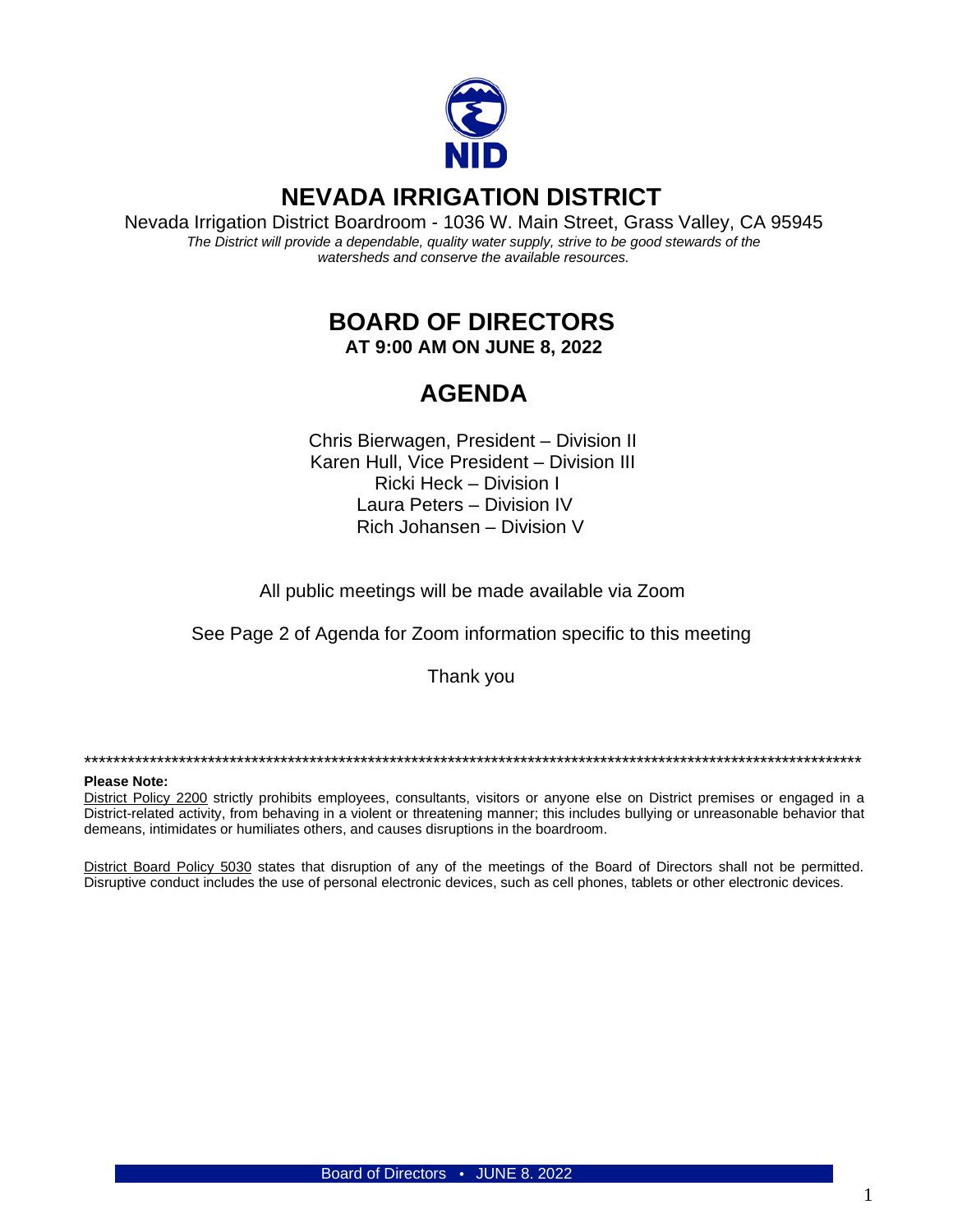### **ZOOM WEBINAR**

To participate via Zoom, click the following:<https://us02web.zoom.us/j/83347343321> To join audio using telephone: (669) 900-6833 or (346) 248-7799 or (253) 215 8782 Webinar ID: **833 4734 3321**

Or One tap mobile: US: +16699006833,,83347343321# or +13462487799,,83347343321#

## **1. STANDING ORDERS**

- Call the Meeting to Order
- Pledge of Allegiance
- Roll Call
- **2. PUBLIC COMMENT ON ITEMS NOT ON THE AGENDA** \*Please limit comments to three (3) minutes per person

#### **3. CONSENT AGENDA**

- 3.A Approve the Minutes of the special meeting on May 10, 2022 [3A-Final](https://www.nidwater.com/files/a4cb08079/3A-Final.pdf)
- 3.B Approve the Minutes of the regular meeting on May 11, 2022 [3B-Final](https://www.nidwater.com/files/aa37a6af2/3B-Final.pdf)
- 3.C Approve the Minutes of the special meeting on May 11, 2022 [3C-Final](https://www.nidwater.com/files/033a3c730/3C-Final.pdf)
- 3.D AB 361 Compliance - Brown Act/Covid-19 Teleconference and Remote Meeting Requirements Adopt **Resolution No. 2022-32** - Re-Authorizing Remote Meetings Consistent with AB 361 [3D-Final](https://www.nidwater.com/files/c879480a7/3D-Final.pdf)
- 3.E Purchase of Two 5-Yard Dump Trucks Approve the purchase of two new 5-yard, Class B, single-axle dump trucks from Riverview International Trucks, LLC (West Sacramento) in the amount of  $$279,742.12$ , and authorize the General Manager to execute the appropriate documents [3E-Final](https://www.nidwater.com/files/de7a9bda4/3E-Final.pdf)
- 3.F Warrants, Project and Facilities Report, and Investment Report Ratify the issuance of warrants by receiving and filing the check registers, Project and Facility Report, and Investment Transaction Report for the period May 7 to May 20, 2022 [3F-Final](https://www.nidwater.com/files/7625ef886/3F-Final.pdf)

### **4. GENERAL ORDERS**

includes those items of regular District business which have not been referred to a Board committee and which will be presented with a recommendation or for consideration by the General Manager or District staff.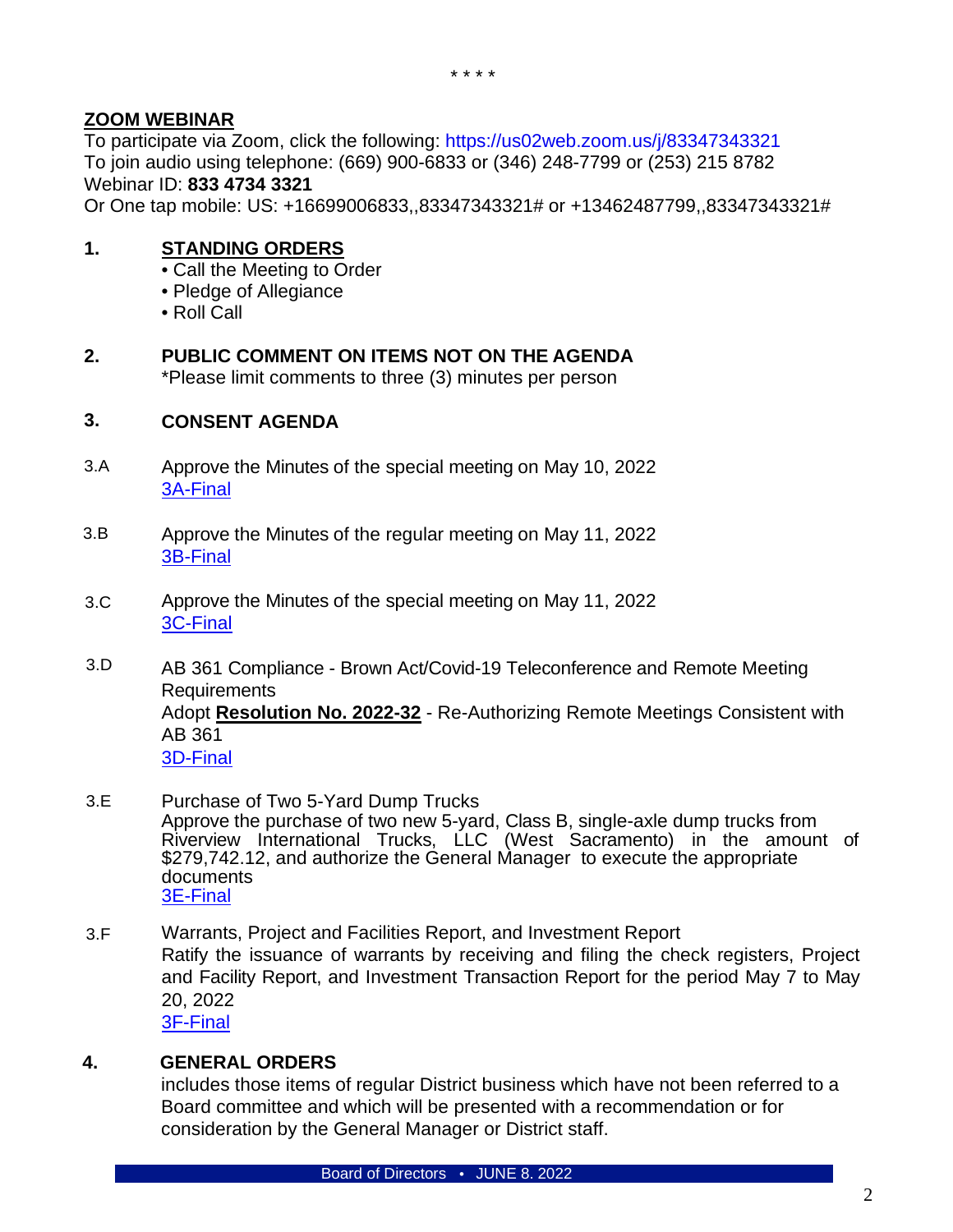- 4.A District Financed Waterline Extension Program (DFWLE) - Proposed Modifications Consider options of the DFWLE program for the remaining groups on the DFWLE list, discuss the program moving forward and direct staff as necessary [4A-Final](https://www.nidwater.com/files/7767bef60/4A-Final.pdf)
- 4.B Grant Opportunities Workshop item to discuss grant opportunities (no materials)

### **5. GENERAL MANAGER'S REPORT:**

The General Manager will provide a report on current activities within the District of interest to the public and the Board. Items to be discussed by the General Manager will be conditions of current water supply and water sales, legislative or regulatory items of interest not yet requiring action, and public affairs activities occurring within the District directly or indirectly involving District operations

### **6. BOARD OF DIRECTORS ITEMS / REPORTS:**

Directors may provide brief reports on meetings, conferences, and seminars attended by the Directors of interest to the District and the public. Directors may also report on community comments and activities of interest.

### **7. PUBLIC COMMENT ON ITEMS TO BE CONSIDERED IN CLOSED SESSION**

### **8. CLOSED SESSION**

### 8.A **CLOSED SESSION CONFERENCE WITH REAL PROPERTY NEGOTIATORS (Government Code §54956.8)**

Property: South Yuba Canal and appurtenant facilities; Deer Creek Powerhouse and appurtenant facilities located in unincorporated Nevada County and Placer County

Agency Negotiator: Keane Sommers, Hydroelectric Manager; Jennifer Hanson, District General Manager; and District General Counsel, Minasian, Meith, Soares, Sexton & Cooper, LLP

Negotiating Parties: Pacific Gas & Electric Company and Nevada Irrigation **District** 

Under Negotiation: Instruction to negotiators concerning price and terms and conditions of acquisition

#### **9. ADJOURN**

The next regular meeting of the Board of Directors will be held on June 22, 2022 at 9:00 a.m. at the District's Business Center located at 1036 West Main Street, Grass Valley, California.